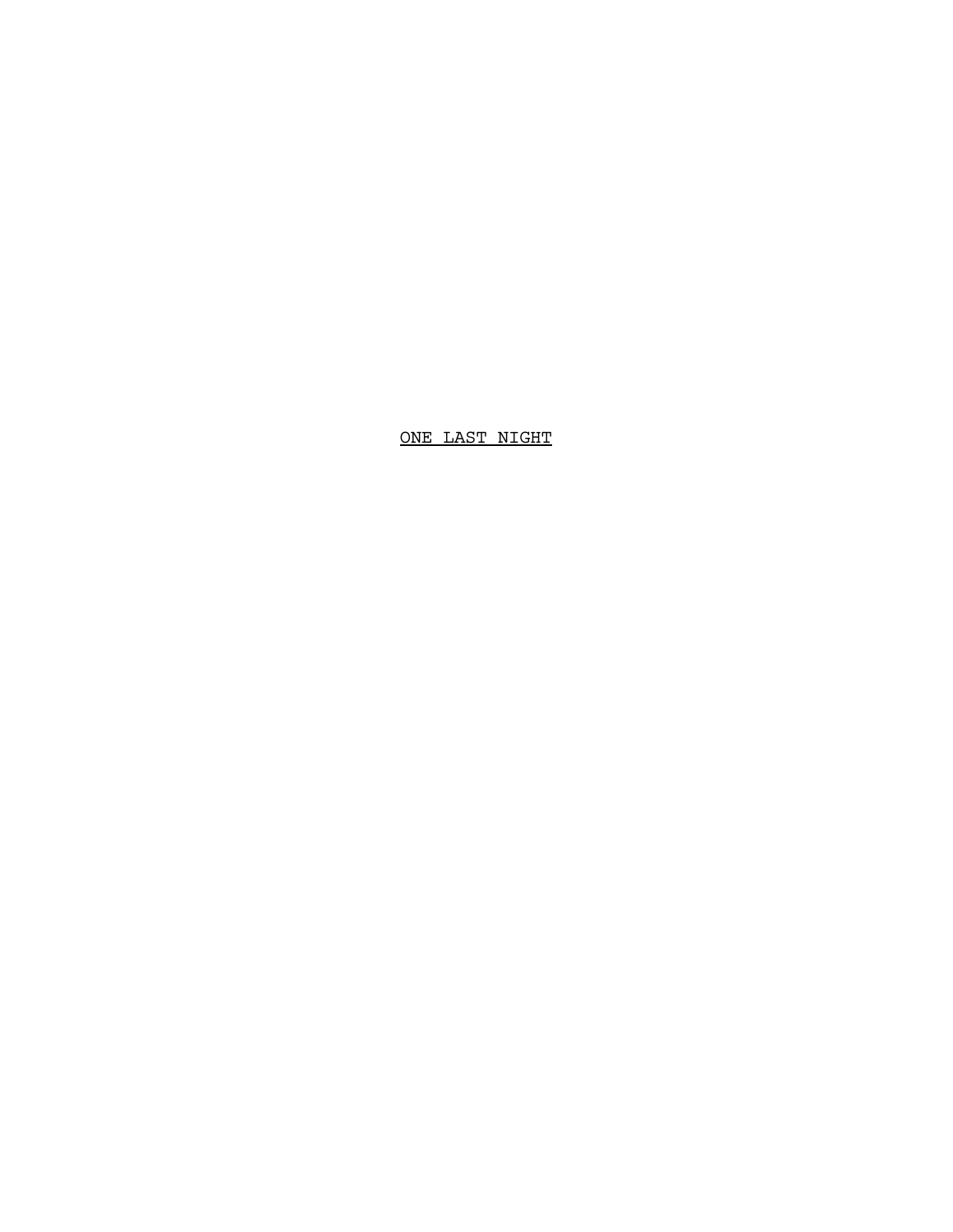INT. HOUSE -- NIGHT

Four friends walk into an apartment after a night of karaoke. THALIA, a nineteen year-old bubbly girl with black hair, leads her three friends into her apartment. JUNA, an eighteen year-old shy Indian girl and Thalia's girlfriend walks in first, followed by SHAWN, a twenty year-old slightly overweight man with glasses and finally NICK, a twenty-one year old fit man, getting ready to leave for the Navy, walks in last.

> THALIA Welcome friends, to my humble abode.

Thalia waves her hand dramatically to her apartment room. Juna smirks at her girlfriend.

NICK

It's homey.

SHAWN That's a nice way of saying her apartment is crap.

Thalia does a full turn and puts her hands on her hips.

THALIA Least I don't live in my moms basement.

## JUNA

Guys...

Juna pinches the bridge of her nose in annoyance.

JUNA (CONT'D)

Not tonight.

THALIA Fine, so what do you wanna do Cadet Nicholas? It's your night.

Nick turns his attention from scanning the apartment.

NICK You said you got Dungeons and Dragons right?

THALIA I have the beginner campaign here, yeah.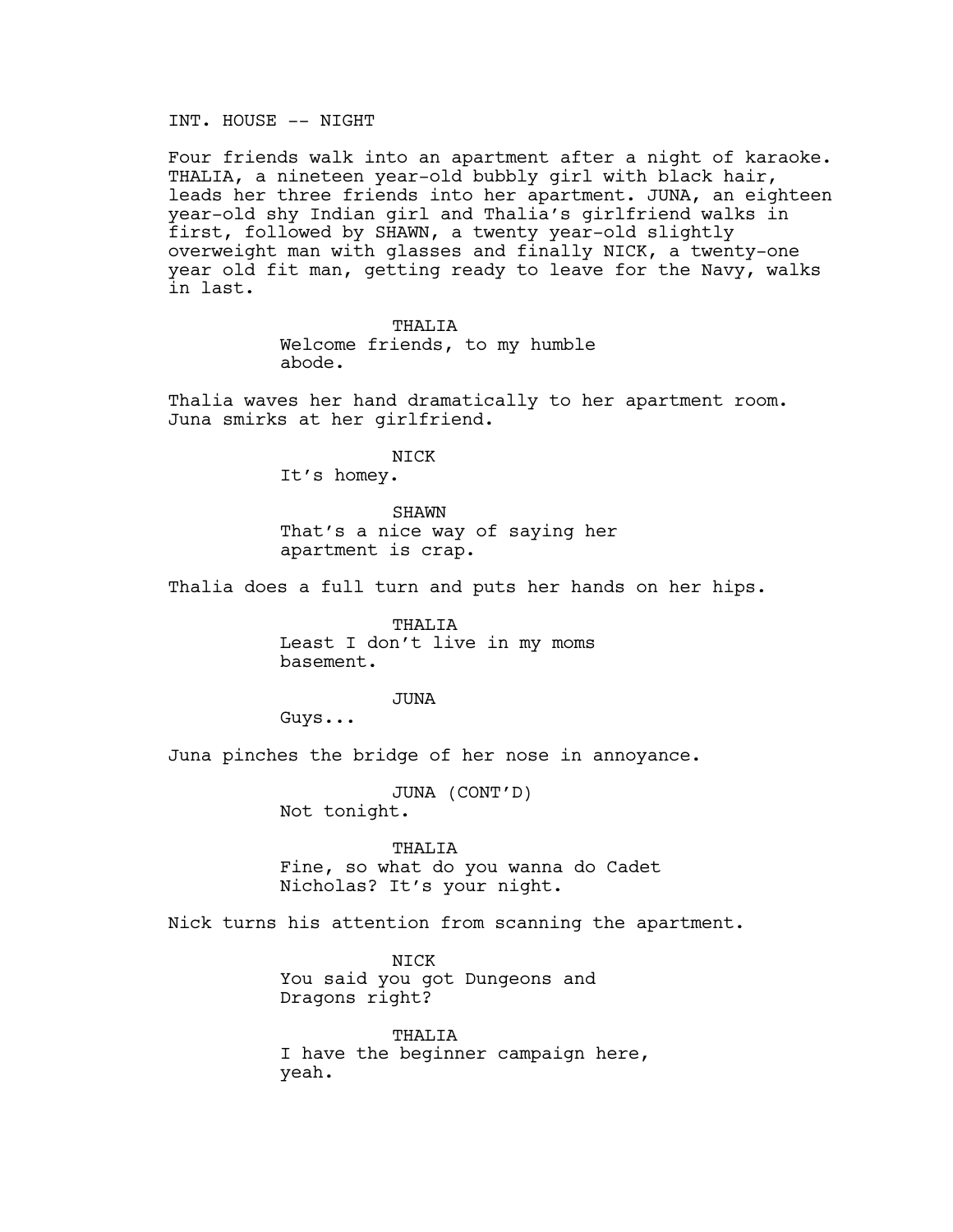SHAWN I'd be down for a game, you guys in?

JUNA I don't know how to play.

THALIA I'll teach you Cher. Nick you wanna be the Dungeon Master or play?

NICK Do you know how to be a DM?

THALIA Not in the slightest.

Thalia smirks sheepishly and Nick sighs.

NICK Alright, I'll be DM.

Thalia, Shawn and Juna all sit down at the dining room table as they begin to assemble their characters. Thalia sits immediately next to Juna and begins to walk her through the nuances of the game and the character creation. Nick watches them as they argue about classes and how to play. Before long the group is ready.

INT. HOUSE -- NIGHT

Thalia, Shawn, Juna and Nick assembles at the table as they are about to begin the game.

> NICK Everyone say your name, race, and class. If you got a custom background, go ahead.

Thalia pushes her chair back and stands up.

THALIA I am Amber Grey Fox, accomplished thief and plague of kingdoms and dukes alike. I am a, human, female, rogue and everyone's friend.

Long pause.

SHAWN I hate your character already.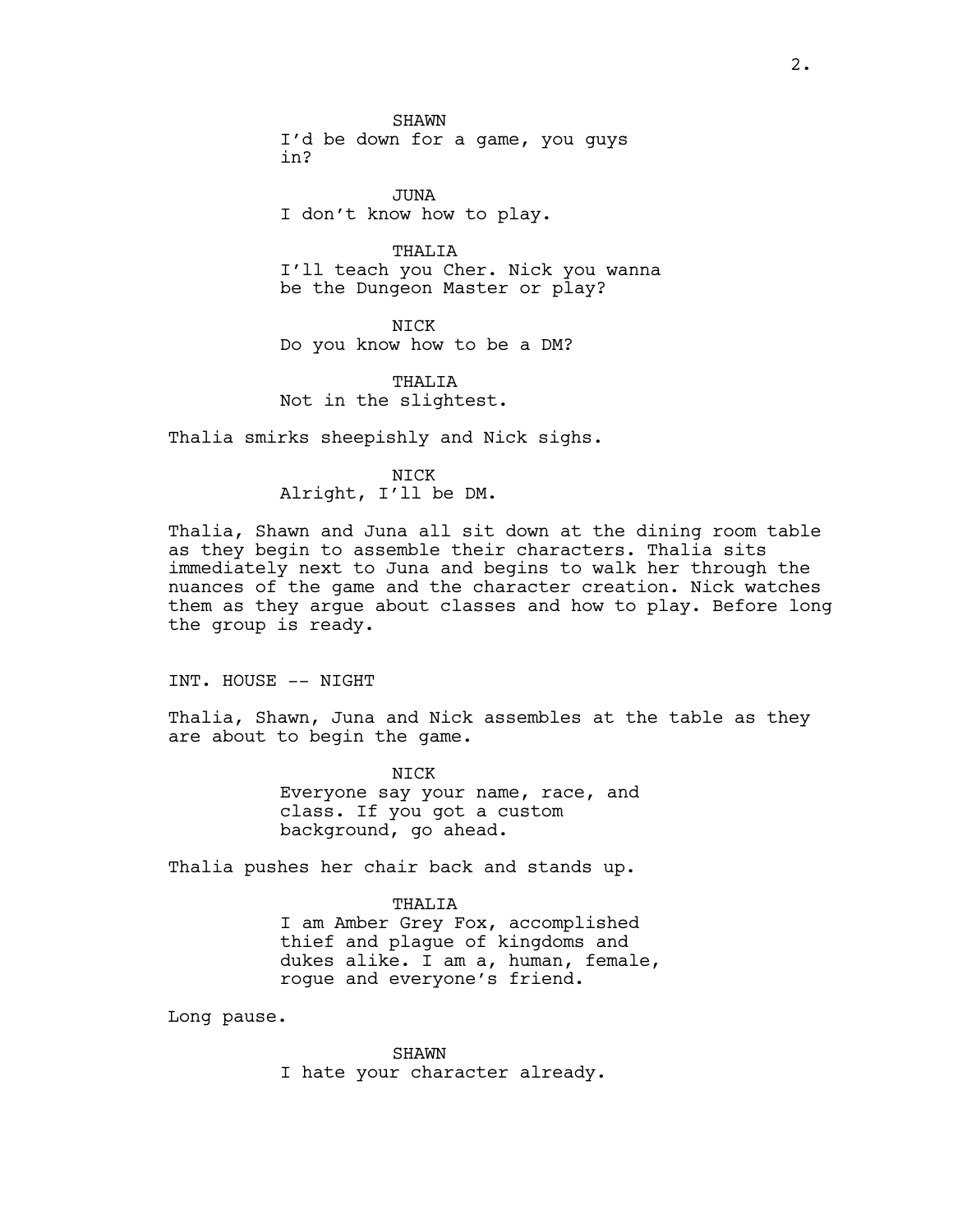Juna opens her mouth to speak.

SHAWN Like with a burning hatred.

# THALIA

Yo schmuck, let her say her stuff. Not my fault my character is fucking awesome. Go ahead.

Juna takes a deep breath before continuing.

JUNA Okay, I'm a male Elven warlock named Reese.

Juna looks around.

JUNA (CONT'D) That's all I got.

**NTCK** Uh okay, Shawn, your turn.

Shawn takes a long sip of soda and clears his throat dramatically.

#### SHAWN

(Scottish Accent) Silent Snorey's the name, smashing is my game. I took an oath of silence until I avenge me dear mothers death at the hands of godless goblin heathens. So short and sweet, like me, I'm a dwarven cleric.

Thalia, Juna and Nick all look at each other quizzically then back at Shawn.

> THALIA So you took an oath of silence?

SHAWN (Scottish Accent) Ai lass I did indeed.

THALIA So why the accent?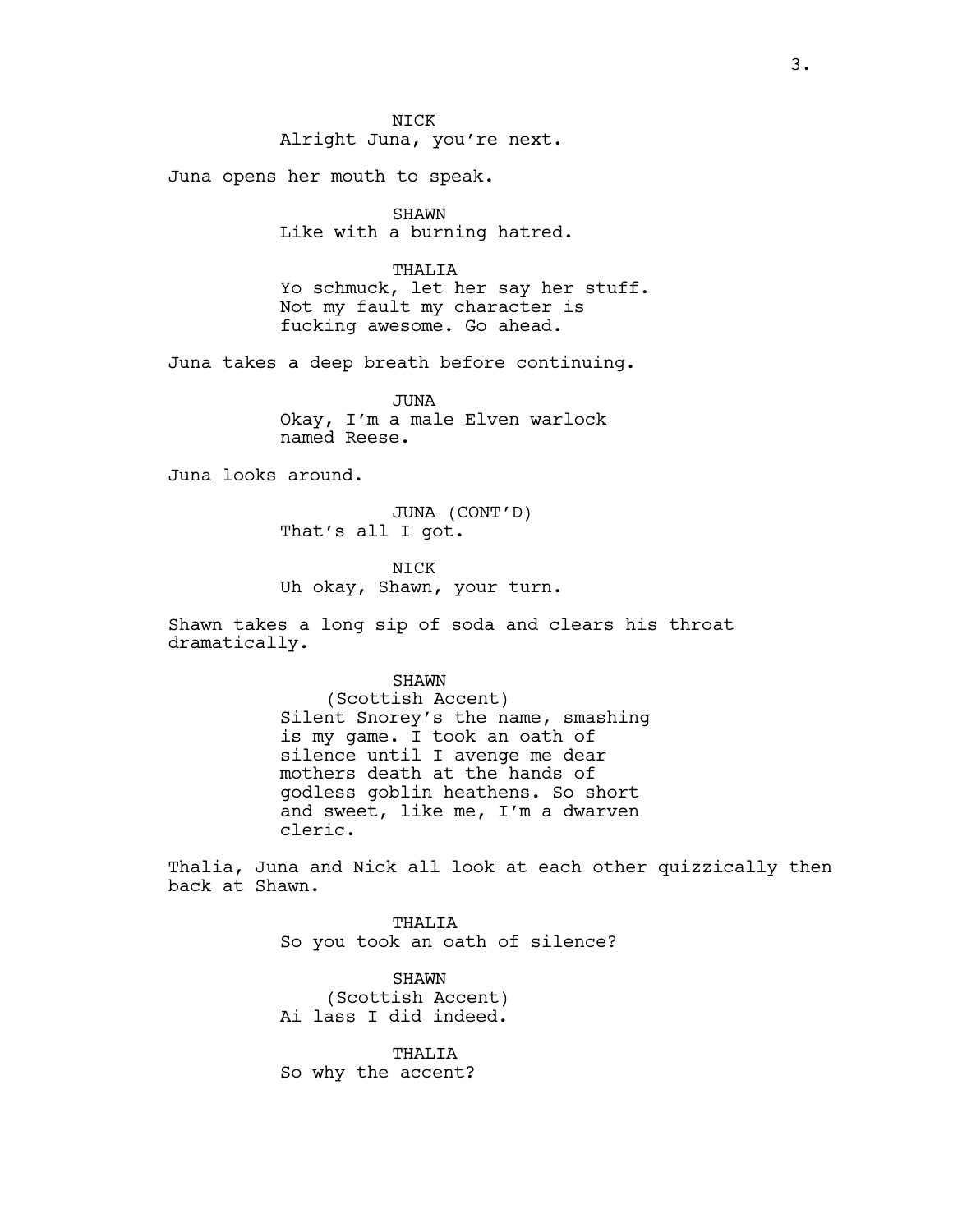Shawn opens his mouth to answer then pauses for a second to think of a reply.

> JUNA Also isn't making your character basically a mute counter-intuitive to the campaign?

SHAWN Well when you put it like that it sounds dumb.

NICK So we have Amber the Rogue, Reese the Warlock, and Silent Snorey the dumb ass mute who will no doubt screw the party. Lets begin.

# EXT. FIELD -- DAY

Amber, Reese and Silent Snory ride into a field on a transport cart filled with gold, jewels and fine clothes. There stands a single human rogue, an elf warlock and a dwarven cleric.

# NICK V.O.

Okay so you all enter the field riding in your cart filled with expensive stuff you were paid to transport to the next town over. In the middle of the road are two dead horses with no riders around, what do you wanna do?

SHAWN I go to the horses and try to throw them to the side of the ride so we can pass.

NICK V.O. Cool beans, anyone else wanna do something?

THALIA What do I see around me?

NICK V.O. There are forests to the east and a cliff to the west.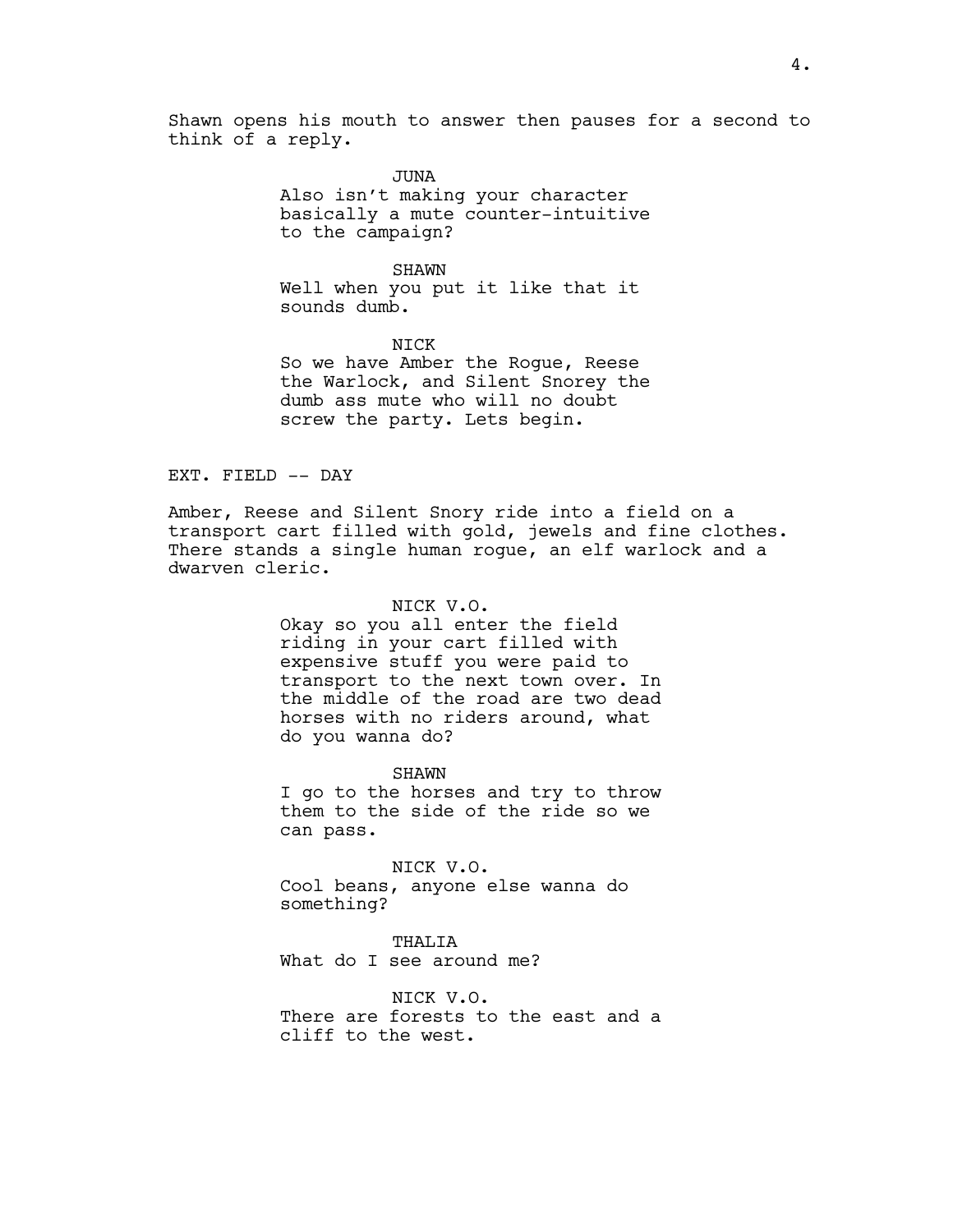THALIA I decided I wanna give Silent Snorey motivation in moving the horses.

NICK V.O. What about you?

Nick gestures to Juna with his head

JUNA Reese thinks it's smart to stay with the cart and hopes his friends aren't going to die or get a hernia.

Silent Snorey and Amber walk over to the horses as Reese stays behind with the cart. The two horses lie dead in the road with a single arrow in the sides of each of them.

> THALIA Well if this isn't a trap I don't know what is.

SHAWN Silent Snorey attempts to move the dead horses.

THALIA I provide motivational support.

NICK V.O. So, Snorey attempts to move the horses, how do you wanna motivate him?

Thalia checks over her character sheet.

THALIA I do a back flip, then two thumbs up and flash a smile.

Nick and Shawn look at her like she sprouted three heads.

THALIA (CONT'D) My skill in acrobatics is freaking high, I can do it. I want the dwarf to be blown away with how cool I am.

NICK V.O. Okay roll for it.

Thalia rolls to see if she does the back flip successfully.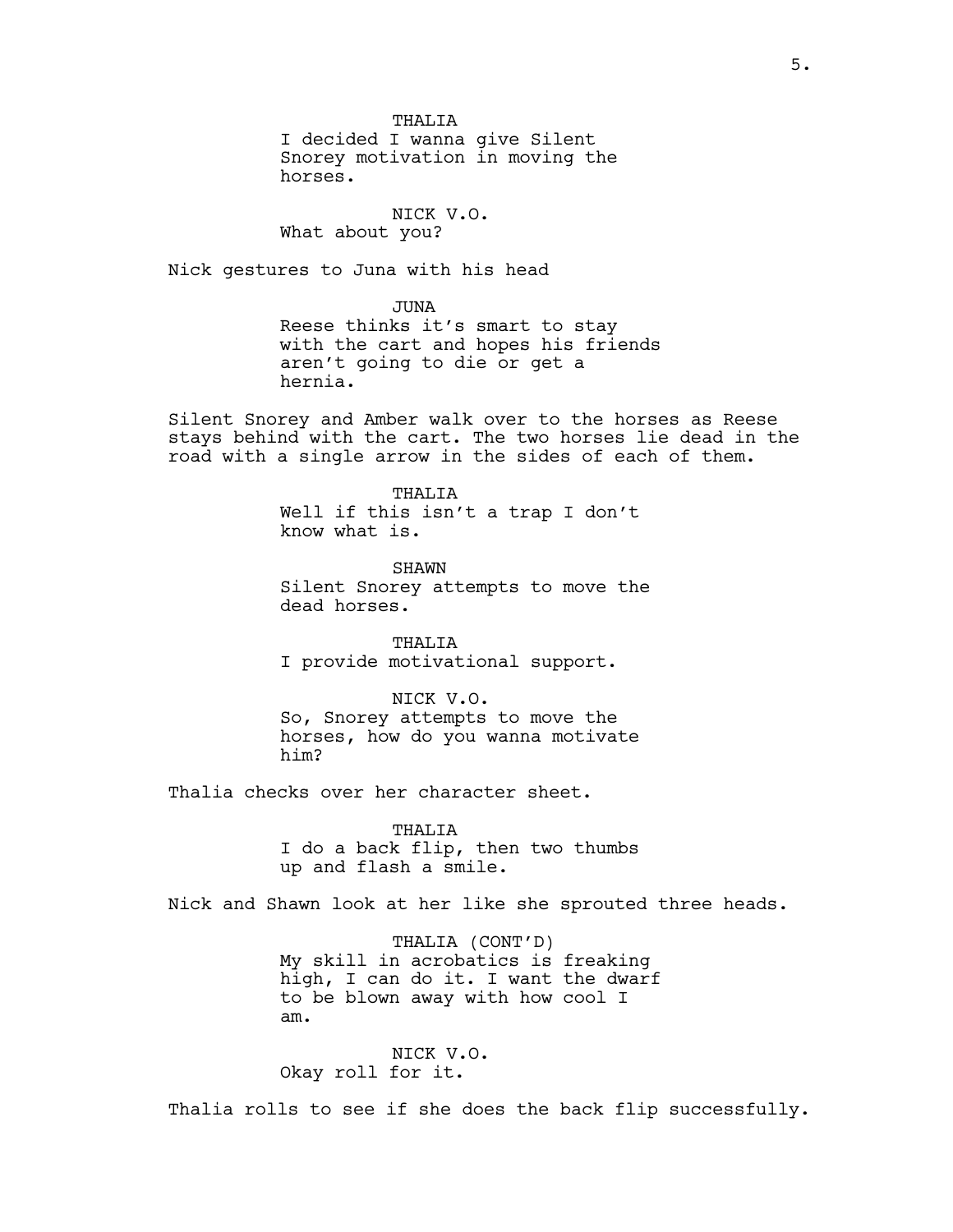THALIA V.O. Nat twenty. NICK V.O. Amber does her back flip and Silent Snorey is so impressed by her backflip he shits himself. SEAN (Angrily) I do not shit myself. NICK V.O. Roll for shitting yourself. Sean rolls the die. NICK V.O. (CONT'D) You shit yourself. THALIA Do I smell it? JUNA Do I see it? NICK V.O. Yes and yes, Amber smells it instantly and Reese with his elf eyes sees a brown stain seep across Silent Snorey's tunic. SHAWN V.O. I don't wanna play this anymore, if I'm just shitting myself before the campaign even starts. We haven't even gotten into a fight yet. NICK V.O. Speaking of which, Thalia roll the die. Thalia shakes the die in her hand for a few seconds before dramatically tosses it onto the board.

> THALIA V.O. One. Well fuck me with a tire iron, what happens?

> JUNA (Sarcastically) Does she just explode or something?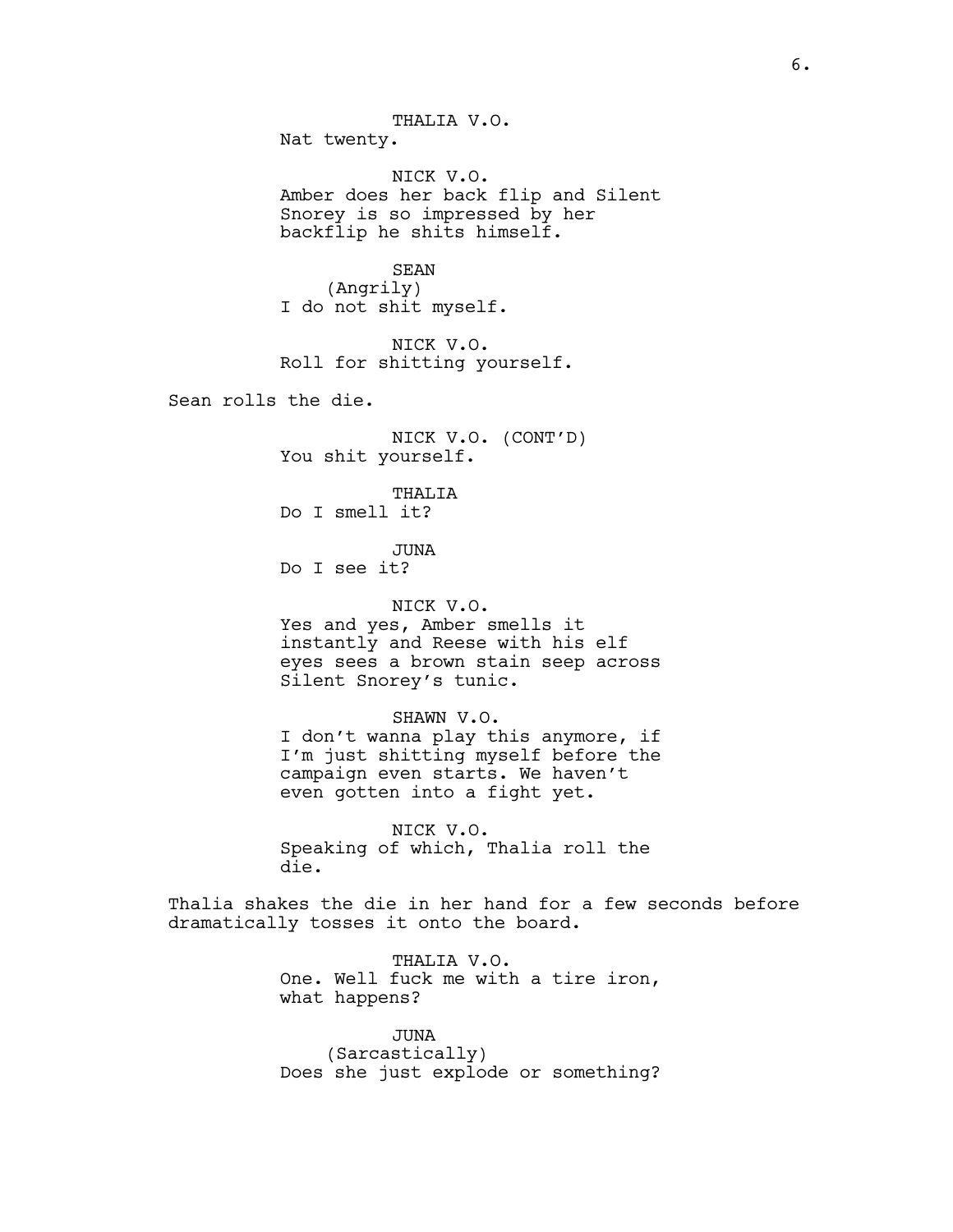NICK V.O. Something like that, an arrow flies through the air and she takes an arrow through the neck and you fall down bleeding.

THUD! An arrow flies through the air and strikes Amber in the throat, her body hits the ground. Tiny goblins begin to creep out of the forest.

> JUNA Is she dead?

NICK V.O. Nah she'll live, but not for long. What do you guys do?

THALIA V.O. I'm so glad I do an amazing backflip then instantly get killed.

Shawn and Juna roll to see who reacts first, Juna wins the roll.

> NICK V.O. Reese your move, what do you do?

Juna reads over her character sheet to see what she can do, she reads over her spells and weapons.

JUNA V.O.

How far away are they and how many there are?

NICK V.O. They're about sixty feet away and you see about four.

JUNA Whelp too far away to attack, I have a healing spell but it's touch based.

Juna taps her pencil on her lip for a couple of seconds as she contemplates her next action.

> JUNA (CONT'D) I take the reins of the carriage and turn the other way.

THALIA V.O. You definitely do not.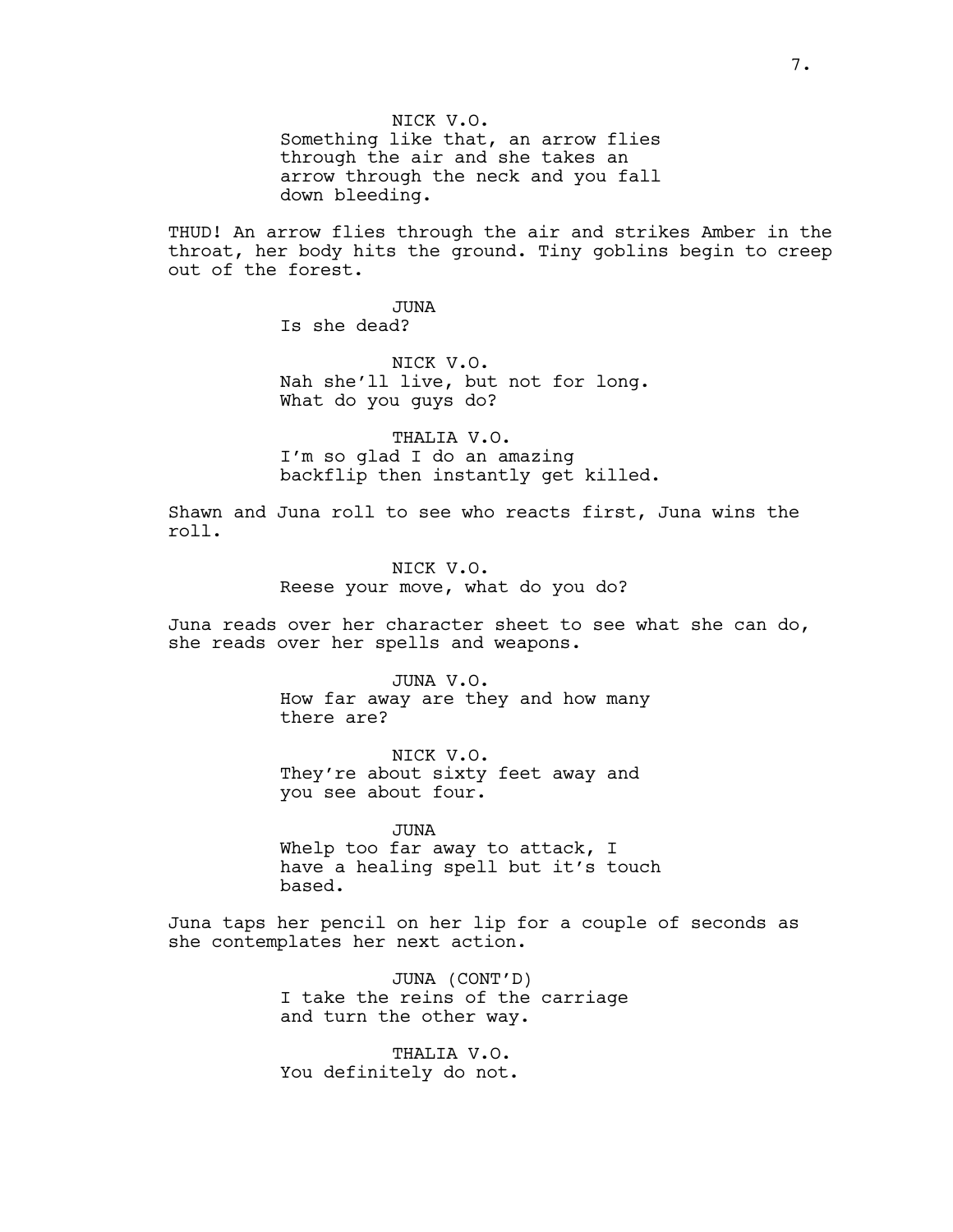JUNA Fine, can I ride the carriage right into the goblins?

SHAWN (Sarcastically) The smartest choice, literally deliver the cart full of gold and gems to the attackers.

NICK V.O. I won't stop you, the hell kind of damage would that even be?

Nick flips back and forth between pages.

NICK V.O. (CONT'D) Fuck it. Just roll the dice.

Juna rolls three dice.

JUNA

Seventeen.

NICK V.O. You smash right into one of the goblins and kill him instantly just smearing him under the cart.

INT. HOUSE -- NIGHT

SHAWN Damn, okay my turn?

Nick nods at him

SHAWN (CONT'D) Hmmm what could I do? I guess I just hit them with my War Hammer.

Thalia shoots her hand up to get everyone's attention

THALIA Wait, wait before you do that I have an idea.

NICK What's up?

THALIA I want Silent Snorey to throw my lifeless body at the goblin that shot me.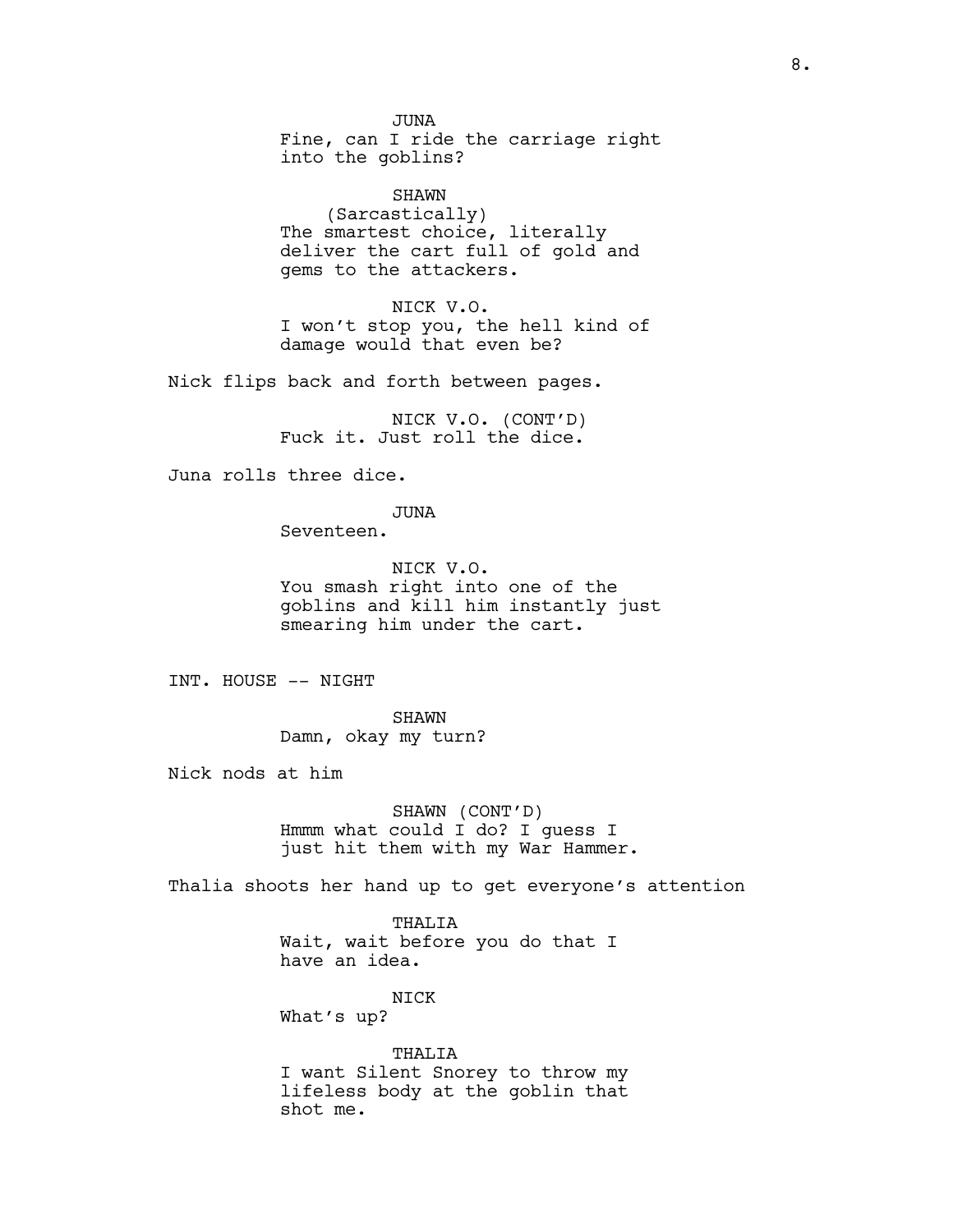Oh my God.

Shawn and Thalia look at each other as smiles creep across their face and they begin to laugh maniacally.

## THALIA

Throw me.

SHAWN (Excitedly) I throw her at the nearest goblin.

JUNA

You're an idiot, she's already dying, you're just gonna kill her faster.

#### THALIA

It's my last dying wish to be thrown at a goblin, it's my heroic sacrifice.

NICK So you throw her?

SHAWN Yeah I throw her like a sac of potatoes.

EXT. FIELD -- DAY

Shawn rolls to throw Amber at the goblins. He shakes the dice in his hands while Thalia bounces up and down in her chair in excitement. He rolls, missing his throw.

> NICK V.O. So you grab her by her ankles, and swing her around like a you're gonna toss a frisbee, but you over compensate for the size of the goblin and her weight and miss. You toss Amber right over the goblins head.

Amber flies straight over the goblin and hits the dirt with a harsh thud, her limp body groans quietly as she lays there.

> JUNA V.O. (Sarcastically) Wow, that turned out like crap, who woulda thought.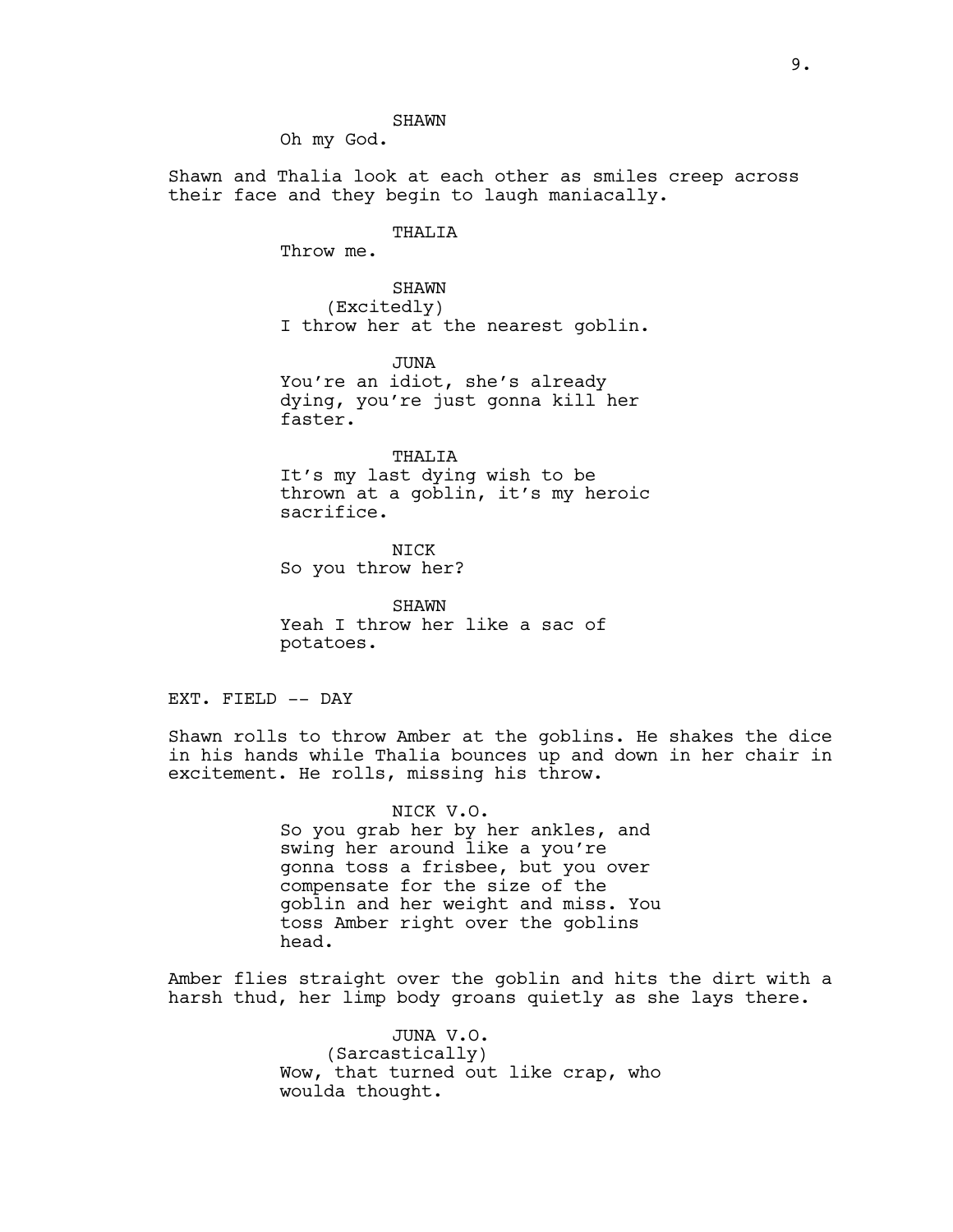THALIA V.O. Shush. I will die a hero.

NICK V.O. Alright so Amber takes...

Nick rolls three dice in his hand and throws it on the table.

NICK V.O. (CONT'D) You take five points of damage, you're now even closer to death.

SHAWN V.O. Okay I wanna try to come back from this, I yell over to Reese and tell him to heal Amber while I ready my weapon.

INT. HOUSE -- NIGHT

NICK Wait you wanna yell to Reese?

SHAWN Yeah, speaking is a free action right?

NICK For people who aren't silent I imagine it is.

Thalia begins to cackle to herself.

THALIA I'm fucking dead in the dirt and even I'm more useful than you.

JUNA So what, he can't talk to me?

NICK

He can write down a message on paper but he'd have to do that next turn.

SHAWN I'm starting to think that my character is crap and I kinda shot myself in the foot with this one.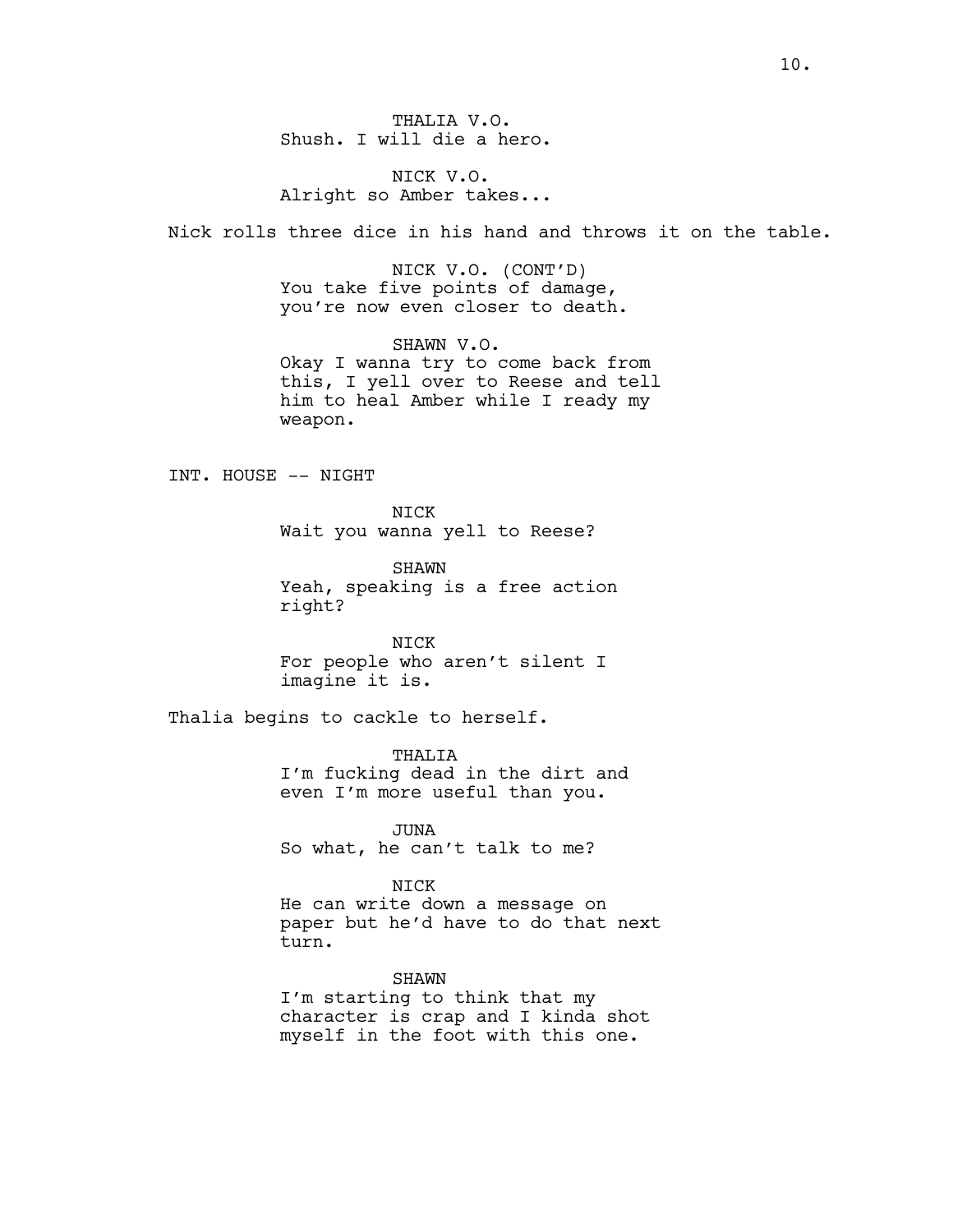Least you weren't literally shot. I'm gonna make us some tea, I doubt my corpse is gonna do much while I'm gone.

Thalia gets up, plants a kiss on Juna's head.

THALIA (CONT'D) I'll make you some too.

Thalia walks over to the fridge across the room. Nick looks at Juna and then down at his hands.

> NICK You guys wanna keep playing while she's gone?

SHAWN Yeah sure lets continue, what happens?

Juna turns back to the table and shifts in her seat with a smile on her face.

NICK

Okay, so that's one goblin down but there are still three alive. So the first one attempts to throw his spear at Snorey, cause he just attempted to throw someone at him.

EXT. FIELD -- DAY

The goblin looks at Amber as she lays on the ground, then back at Silent Snorey. He readies his spear and throws it at Silent Snorey striking him in his chest.

> NICK V.O. He hits you dead in the chest for eight points of damage.

INT. HOUSE -- NIGHT

Sean stands up swinging his arms like he's swinging a giant hammer.

> SHAWN (Scottish Accent) Aye let the wee fucks come at me, imma avenge me ma or die tryin'.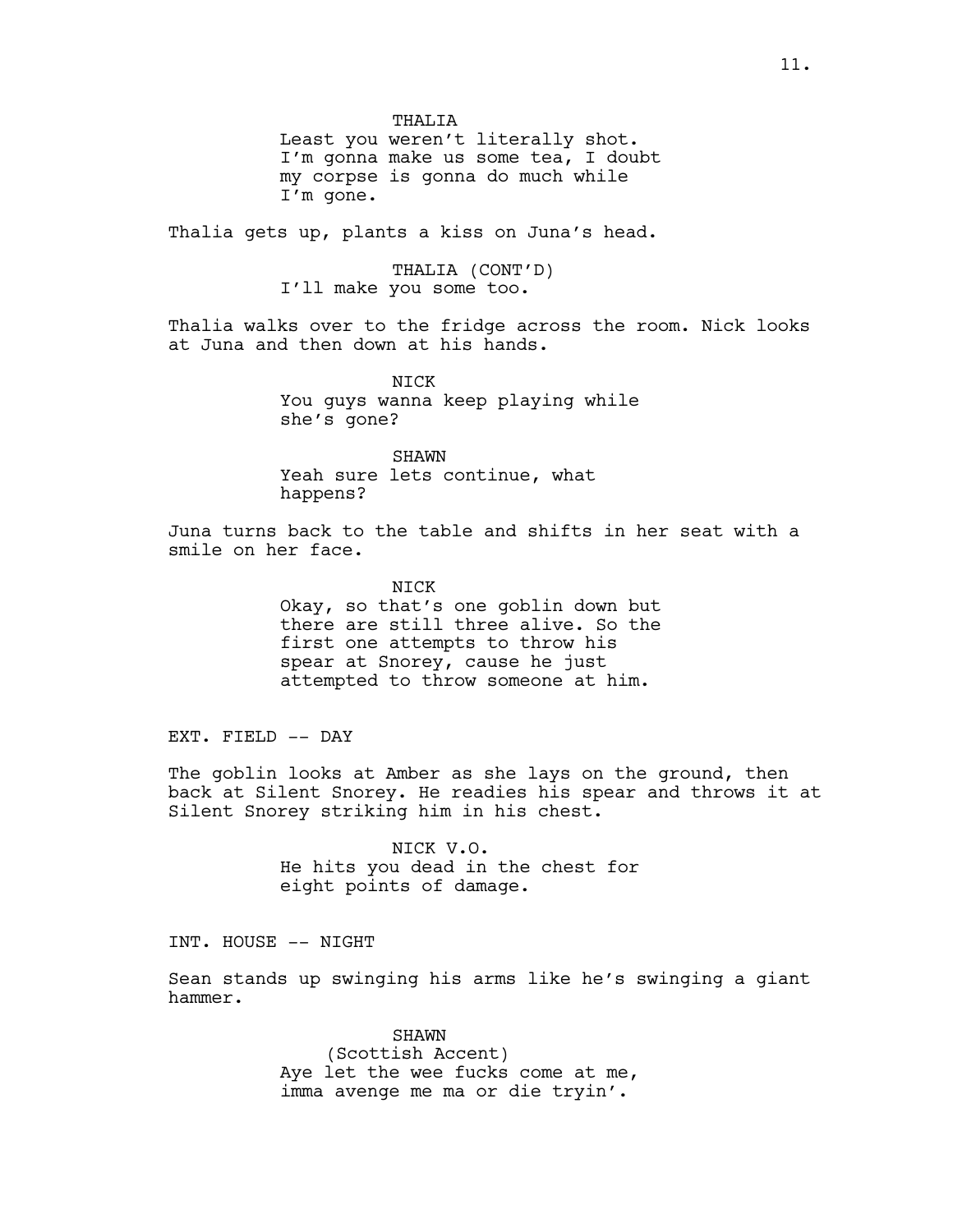Juna leans back in her chair and smiles at Thalia. Thalia turns back, points her fingers at her head and pretends to shoot herself.

EXT. FIELD -- DAY

NICK V.O. The goblins aren't done, the next one is annoyed at Reese for barreling a cart into his friend so he's gonna shoot an arrow at you.

Nick rolls the dice getting a sixteen.

NICK V.O. (CONT'D) Uh he gets a one, critical failure.

INT. HOUSE -- NIGHT

SHAWN (Scottish Accent) You a lucky lass right there, the Gods have smiled fondly on ye elf blood.

THALIA So you're doubling down on the accent, huh.

Thalia walks back to the table and sets the tea down in front of Juna and sits down with her own mug.

> THALIA (CONT'D) So what'd I miss?

**NTCK** Goblin rolled a one, so he's gonna...

Nick looks at the goblins, their placements and his weapons.

SHAWN Please tell me he shits himself.

**NTCK** He doesn't shit himself but he sneezes violently, lets his arrow fly and shoots his friend in the lower back.

JUNA Please tell me he's paralyzed.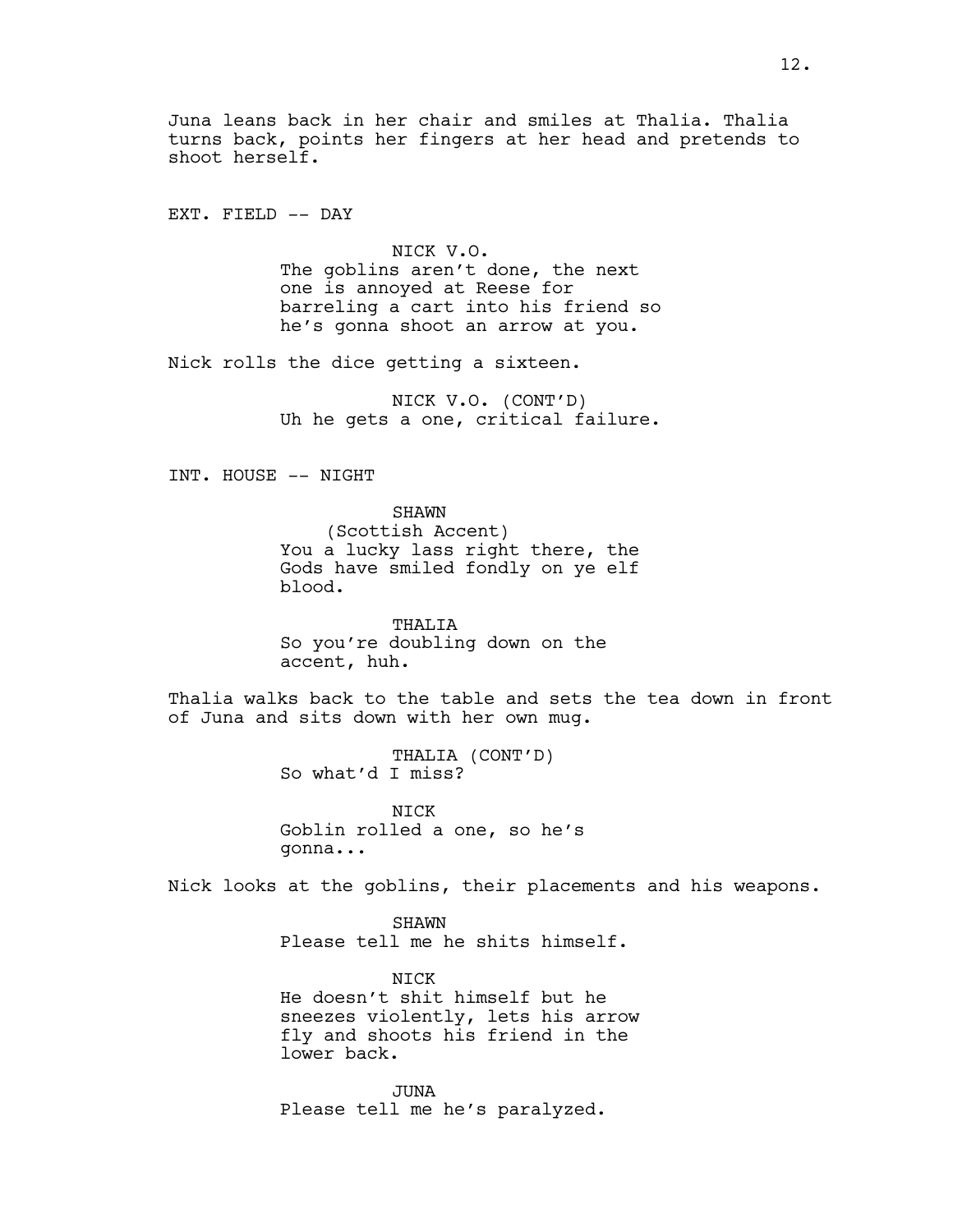THALLTA That'd be fucking vicious.

Thalia's eyes light up and she looks at Nick with a smile.

THALIA (CONT'D) (Excitedly) Is he paralyzed?

NICK I'll have him roll for being paralyzed.

Nick rolls the dice.

NICK (CONT'D) He's not paralyzed but he is on the floor in great pain. Then finally the last one. Hmmm the last one is gonna run, he likes his use of his legs too much to risk it on a fight.

EXT. FIELD -- DAY

One goblin looks at his friend lying on the ground with an arrow in his spine, and back at his friend who shot him and then turns and runs the other way.

> THALIA V.O. So we're down to two, and I'm still dead.

NICK V.O. Okay Reese, your go.

JUNA V.O. I wanna cast chain lightning and shock the both of them.

Juna rolls her dice, hitting them and dealing fifteen damage.

NICK V.O. One's down, the last one is still up. Snorey what do you wanna do?

SHAWN V.O. (Scottish Accent) Leave the last one to me lass, I wanna use my holy Guiding Light to fly from my hand to his heathen flesh.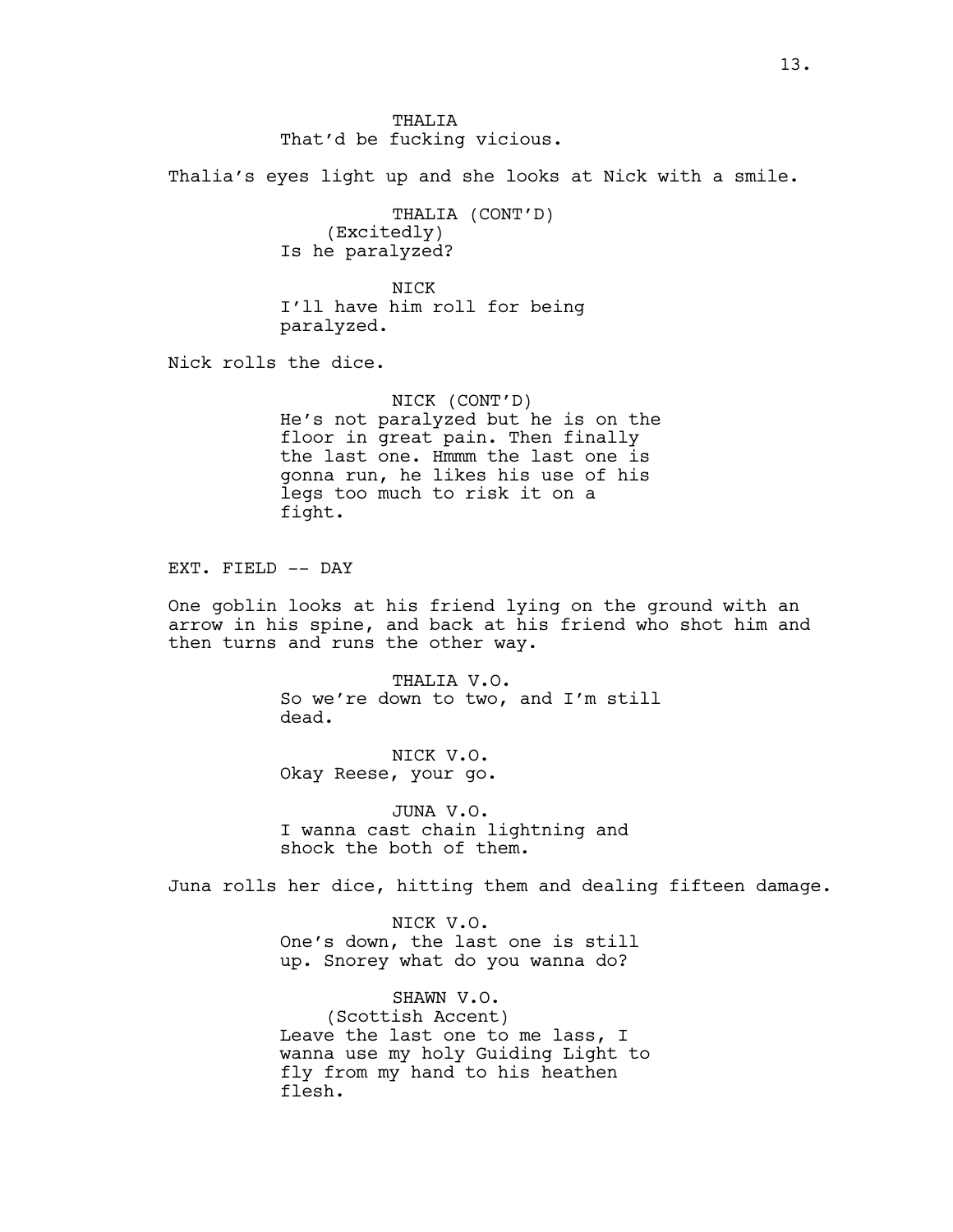Shawn does twenty-four points of damage. A blinding white light flies from Silent Snoreys hand and hits the goblin. A burning light pierces his chest and he falls to the ground sizzling.

> NICK V.O. Finally the field falls silent, and so the first chapter of our campaign ends.

INT. HOUSE -- NIGHT

Thalia, Shawn and Juna all look at Nick sadly.

NICK I, uh, I should probably start getting ready to head out.

Nick begins to get himself ready to leave as Shawn grabs his keys to drive Nick to the airport. Nick goes to Thalia and says his goodbye, hugging her as she tears well in her eyes. Nick walks over to Juna and hugs her for longer than he hugged Thalia before breaking the hug. He leads her slightly away from Thalia and Shawn to tell her something.

> NICK (CONT'D) (Nervously) I wanna tell you something, and I want to prefix this by saying I think this is an awful idea on my part.

Nick takes a deep breath and lets out a sigh.

#### NICK (CONT'D)

I care about you, or I like you, I don't know. I've always cared about you, and I won't stop caring about you. I know you love Thalia and I know she loves you, and I know you could never love me. But I just needed to tell you, before, before this. Five years is a long time and I will still care about you. I hope you still wanna talk to me when I'm in boot camp, and you'll still write to me. Please still write to me and tell me what JRPG's you love, and what you guys are doing here, how college is, anything. Please.